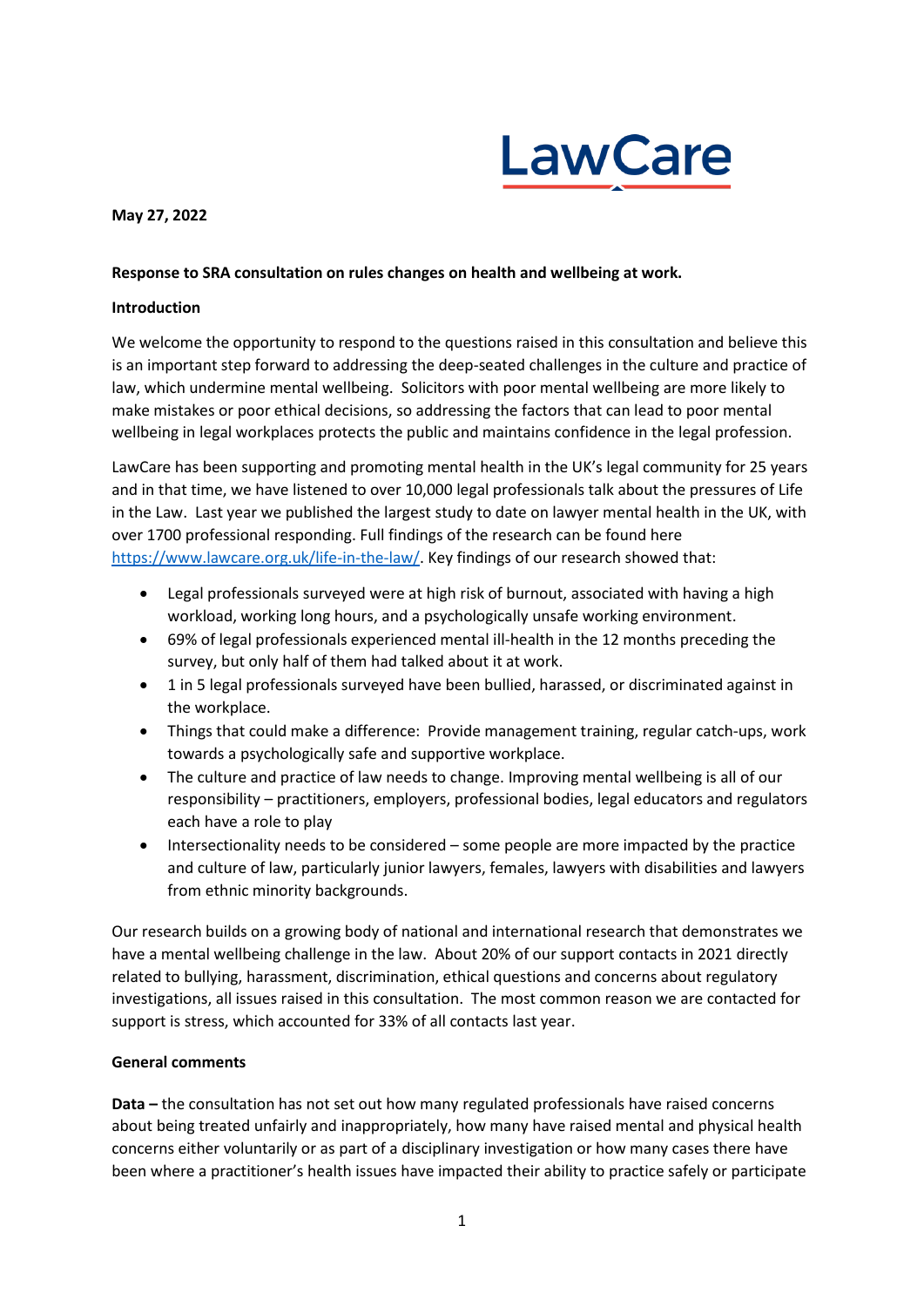in disciplinary proceedings. There is also no data provided on how many firms or individuals have been sanctioned for poor workplace behaviours. We believe this data is needed to understand the context of this consultation and the scale of the problem it is seeking to address.

**Education and training** – these rule changes are about responding to problems when they have arisen; we would advocate for more good practice guidance, training and education to enable employers to create psychologically safe workplaces with a healthy speak up culture, so that regulated professionals feel able to seek help when they are struggling or unwell earlier rather than later. We would like to see more training, education and guidance on best practice in people management and supervision. Our Life in the Law research showed that the most valued mental health support in legal workplaces was regular catch ups, yet less than half the people who responded to our survey who had management responsibilities, had had any training in managing people; yet 90% of those who had it, reported the training as being helpful or very helpful.

**Legal Education –** there needs to be a greater emphasis in legal education and training on the human skills that go alongside the technical legal skills in the delivery of legal services; and the importance of understanding competence and ethical decision making and how this can be undermined by poor mental wellbeing. This should include how to manage situations where things have gone wrong or a mistake made, or how to respond to a difficult client or colleague.

We know from our Life in the Law stakeholder consultation with legal education providers, that timetable pressures and the optional aspect of any training in this area, means that it is overlooked. Academic staff also revealed the lack of training and inadequate time for student support, led to additional pressure on them and teaching time.

**Legal representation** – it is a concern to us that not all regulated professionals have access to legal representation when being investigated for disciplinary matters and/or referred to the tribunal; many struggle to fund this. A case in point is that of Claire Matthews, who was unrepresented, raised her mental health condition during proceedings, but was struck off for dishonesty; with pro bono legal representation where medical evidence was obtained, on appeal was then reinstated (with conditions). Whereas Susan Orton who had legal representation, was also found to be dishonest, but was able to provide evidence of her mental health condition and was not struck off (she did have conditions imposed on her practicing certificate). How does this align with Article 6 of the Human Rights Act 1998, that everyone has the right to a fair and public hearing? We would like to know how many regulated professionals are unrepresented during disciplinary investigations and proceedings.

## **Support for those facing disciplinary proceedings or who want to report the poor conduct of a colleague**

We would like a formal referral system put in place for any regulated professional to be referred to us for emotional support when facing a disciplinary investigation or proceedings. Individuals who contact us for support when in the disciplinary process are vulnerable and often raise safeguarding concerns. We believe that if individuals were better supported both with professional legal advice and emotional support during an investigation, the process would be more efficient.

We know from our experience that it is difficult for legal professionals to challenge poor workplace behaviours for fear of negative repercussions. We provide emotional support to individuals who are experiencing harassment, bullying and discrimination and not being treated fairly and with respect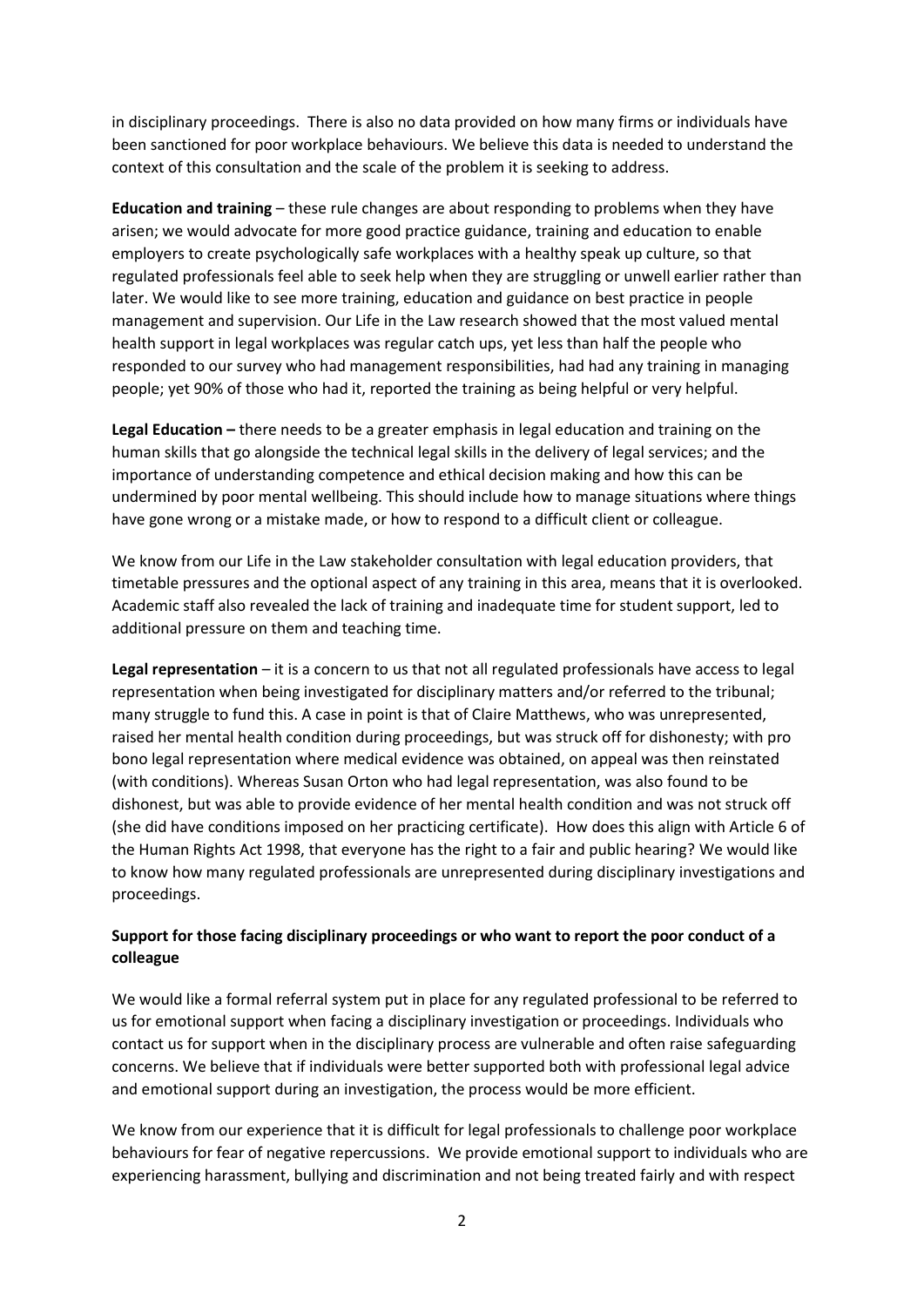by colleagues, some do not report this to their employers, and most of this conduct goes unreported to regulatory bodies. Those who have experienced unfair treatment at work are vulnerable, usually experiencing stress and anxiety and are overwhelmed by the prospect of having to go through a formal process be that at work or through their regulator to call the behaviour out. We would advocate for a formal system that we could be funded to provide, to support those who are contemplating reporting conduct of this kind.

We would also like to see formal training and education for SRA staff who are working with regulated professionals in the disciplinary process on how to understand and respond to vulnerable people appropriately.

# **Q1, Do you agree with our proposal to add to the Codes of Conduct an explicit requirement for regulated individuals and firms to treat people fairly at work?**

We very much welcome the SRA's desire to encourage a greater focus on workplace culture. The guidance which has already been published is a helpful start. The fair treatment of people at work is a moral duty and there cannot be any question raised in respect of the fundamental need to ensure this is protected for all.

However, we question the need for this explicit requirement in the Codes of Conduct for several reasons.

First, it is unclear how the proposed requirement will operate alongside the Equality Act 2010, which already imposes a legal obligation to treat people fairly at work, and not to bully, harass, or discriminate against them because of a protected characteristic. It is therefore unclear what additional purpose the proposed regulatory requirement will serve, beyond behaviour that is already covered by legislative provision, and bearing in mind that both individuals and firms already have a regulatory obligation to follow the law and regulation governing the way they work (Paragraph 7.1, Code of Conduct for Solicitors, RFLs, and RELs; Paragraph 3.1, Code of Conduct for Firms).

Secondly, SRA Principle 2 already provides a regulatory obligation on both individuals and firms to act in a way that upholds public trust and confidence in the solicitors' profession and in the provision of legal services, a breach of which may be clearly made out where there is evidence of unfair treatment.

Finally, we are concerned about how 'fairly' and 'with respect' would be defined. These terms are not only wide in respect of the various ways in which they may be interpreted, but they are also heavily subjective in their interpretation.

We are concerned that the proposed new rule is not sufficiently clear to be enforceable. To be effective as a mandatory rule, individuals and firms need to be very clear about how it will be interpreted and applied by the SRA. The difficulty with any obligation that centres on behaviours is that individuals will have varying views about whether certain behaviours are acceptable or not. Although guidance can be indicative of what is acceptable and what not, it is the rule which the SDT and court must interpret. Other regulatory bodies have tended to rely on guidance to bring about change (as set out in the consultation paper) and this may be because they have shied away from trying to draft an enforceable rule.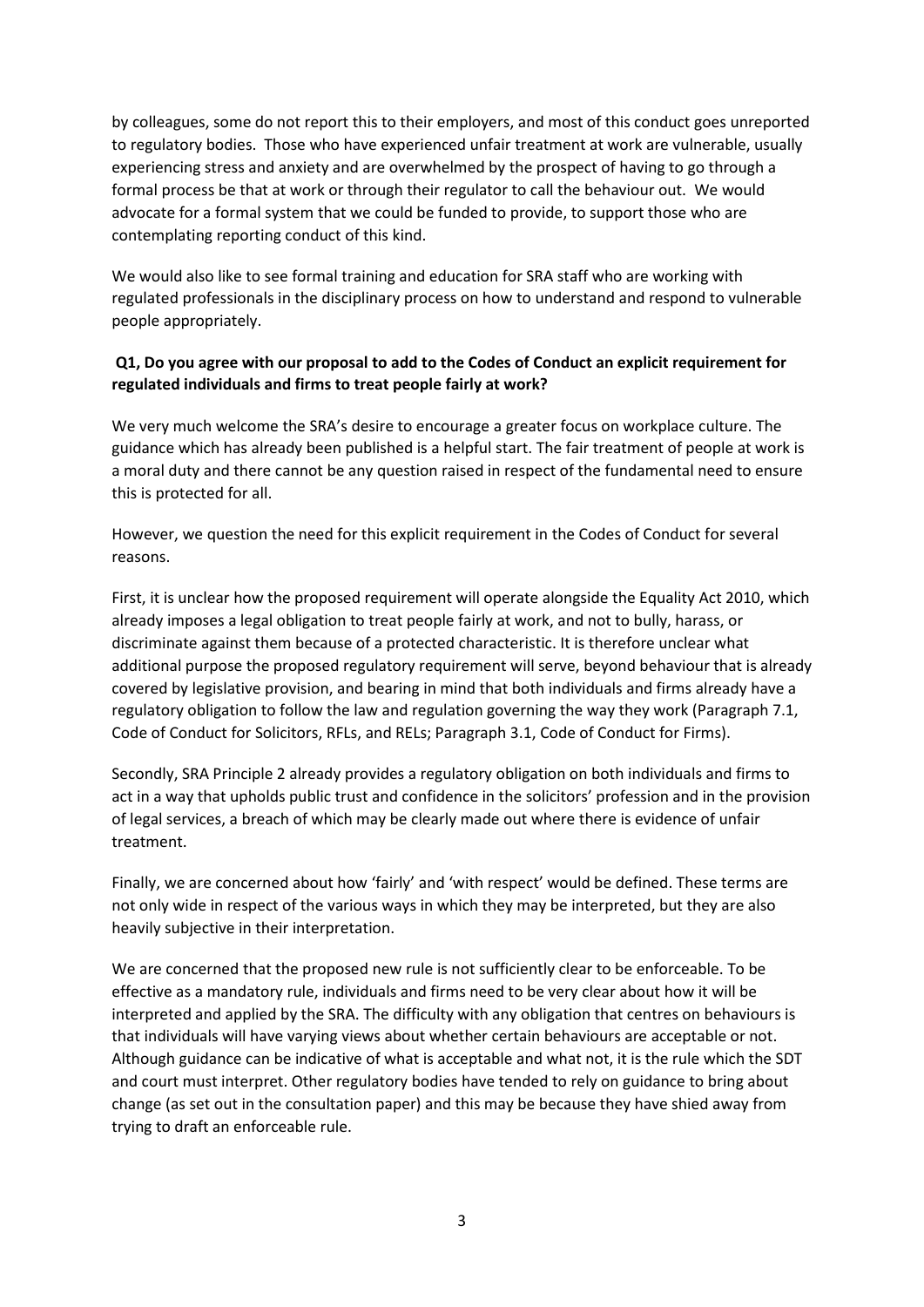We think one answer may be to make more use of existing regulatory obligations as a means of improving workplace culture. Paragraph 3 of the Code of Conduct deals with competence. The LSB are already looking at the whole issue of what it is for a lawyer to be competent, including how staff are managed and how people within a firm treat each other. Competence has to embrace wider skills than just knowledge of the law and should cover things such as people management which brings in workplace culture. Another existing regulatory tool which could be used to deal with issues of lack of respect and unfairness is paragraph 1.2 of the Code which talks about not abusing your position by taking unfair advantage of clients and others. The" others" referred to must include fellow employees. Taking unfair advantage is probably harder edged and easier for people to interpret that "treating people fairly and with respect". Maybe these two existing rules should be used more than at present in the disciplinary process to bring about change.

Long term, the answer may be to introduce the proposed new rule, in conjunction with the guidance, and to see how easy or difficult it is to enforce and to tweak it as necessary. Bullying and harassment are examples of not treating people fairly and including these behaviours may give greater clarity to the rule. This may help the rule to be more easily enforced but it may also cause problems when claims are brought at the same time under the Equality Act in relation to the protected characteristics.

## **Q2, Do you agree with our proposal to include an explicit requirement for regulated individuals and firms to challenge behaviour that does not meet the new standard?**

We do not agree that there should be an explicit requirement for all regulated individuals to challenge behaviour that does not meet the new standard. Our experience of 25 years of listening to legal professionals talk about their working lives, is that it is very difficult in practice, particularly for junior staff to call out inappropriate behaviour in colleagues. We do not have an accepted 'speak up' culture in law. This positive obligation could potentially lead to those individuals who witnessed poor workplace behaviours being in breach of the rules by not calling them out. We would suggest that there needs to be a campaign across the profession to encourage challenging unacceptable behaviours in the workplace and training and education provided to employers to enable this.

We agree that there should be an explicit requirement for firm managers or the management of other legal workplaces (i.e., in house teams) to report conduct of this kind to the regulator. However, the needs of the individual who has been treated unfairly and the person who has been accused of this conduct need to be considered sensitively and they both need to be supported emotionally and legally during any ensuing investigation. We also anticipate there will be some difficulty over interpretation and how 'challenge' may be interpreted in different ways. It is unclear exactly what actions will be expected of individuals, in order to satisfy their obligation to challenge.

# **Q3, Do you agree this requirement should cover colleagues such as contractors, consultants and experts as well as staff in a formal employment relationship?**

In principle, the fair treatment of colleagues in a workplace should extend to all people that a person or organisation has dealings with; however, we reiterate our concerns as outlined in response to Q1 and Q2 above in terms of the need for an explicit requirement. Further we think the priority should be to concentrate on firms' internal culture. Where there are problems with external contacts, these individuals have the option to walk away or sue if there is a breach of contract.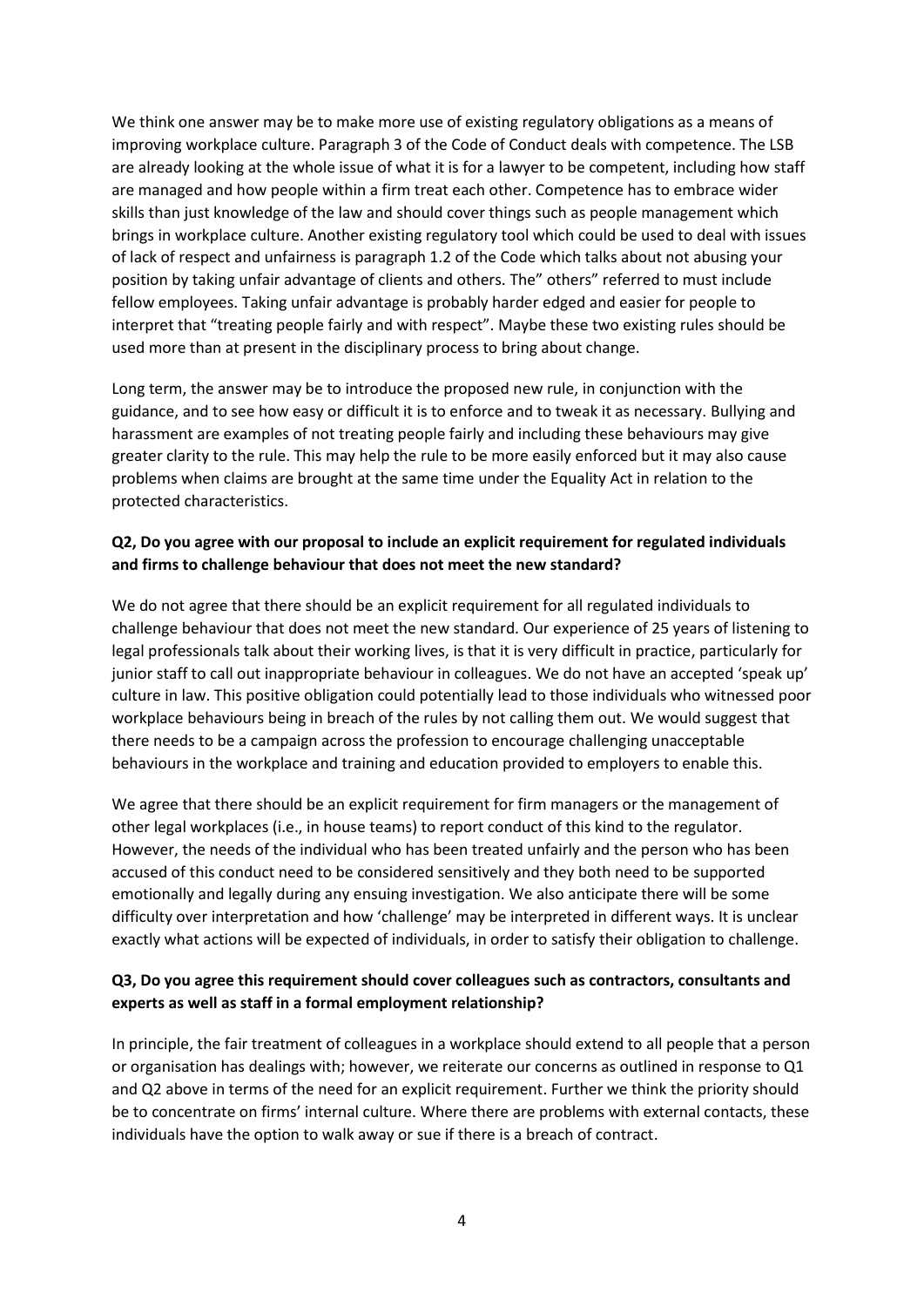# **Q4, Do you agree that these new obligations should apply to behaviour outside the workplace or the direct delivery of legal services?**

Defining 'workplace' and the context of this is important as post covid the workplace is no longer a physical building, some legal professionals may be working remotely and meeting colleagues for meetings at convenient locations such as coffee shops or restaurants. We believe this question is getting at behaviour that takes place in a purely social context and that this should only be looked at in the light of the SRA Principles. If behaviour breaches Principle 2 in that it is sufficient to undermine confidence in the solicitors' profession and legal services, then the SRA already has a hook to take action. We do not think that anything beyond this is necessary.

We do hear via our support channels of inappropriate conduct at social events that can then impact and escalate problems in the workplace. Again, we would reinforce the need for a speak up culture that encourages and supports legal professionals to challenge inappropriate behaviour.

### **Q5, Do you have any other changes to suggest to our proposed wording for this new requirement?**

None other than we have raised in our responses to the preceding questions.

# **Q6, Do you have any comments on our proposed approach to enforcing the new requirements or unfair treatment at work?**

How will it be determined that a culture is one in which 'unethical behaviour can flourish' or that 'staff are persistently unable to raise concerns or have issues addressed'? Although it is stated in the consultation that the SRA would not expect to get involved in disagreements about targets or work allocation, our experience at LawCare would suggest that these are sometimes used as ways of discriminating against regulated individuals by setting unrealistic targets or the allocation of lowquality work.

# **Q7, Do you have any comments on the regulatory or equality impact of our proposed changes to on wellbeing and unfair treatment at work?**

Ultimately, a legal profession that welcomes and includes a diverse range of people who are treated with dignity in the workplace, whose mental wellbeing is not undermined by the culture and practice of law, is in the best interests of clients and upholds the reputation of the legal profession.

We are not confident that effective measures are already in place in most firms to ensure staff are treated fairly and therefore question the assertion that these proposals should have no cost or other impact on firms. Our Life in the Law research found that only 47% of legal professionals with management responsibilities had had any relevant training, 20% of respondents reported bullying, harassment and discrimination and we found that legal professionals were significantly above the cut off point for being at 'high risk of burnout'. These findings do not speak to a culture in law where people are being effectively managed. We believe that to meet these proposals firms will have to significantly invest in providing training in people management and supervision, take steps to model and develop positive workplace behaviours, develop psychologically safe workplaces and respond to the challenge of the work intensity in law that undermines mental wellbeing.

We are not sure a rule change will promote the wellbeing of people who work in law firms by reducing the risk they will be treated unfairly. We would like to see these requirements framed in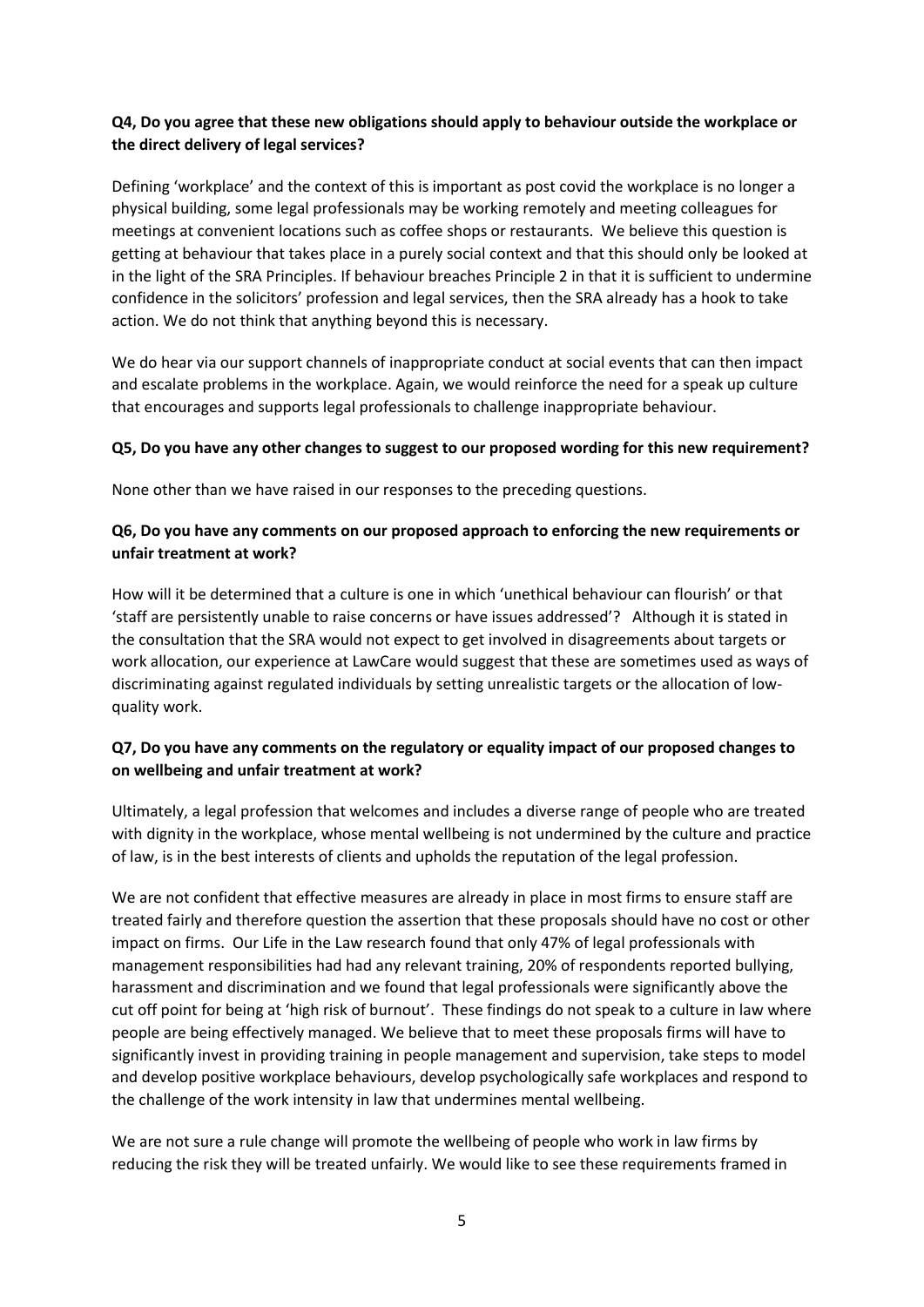the positive i.e., firms encouraged to recognise the benefits positive mental wellbeing of their people brings to their organisations and see it as a given that investing in management training, effective supervision and creating an environment that welcomes everyone and where everyone is treated with dignity makes good business sense.

We believe there is the potential for more reports of unfair treatment at work with these proposed changes and that resources need to be dedicated at the SRA to respond to these effectively, to include appropriate training of staff on how to respond to vulnerable people. If the floodgates open and these cases are subject to delay this will undermine the reputation of the regulator.

We also would question what serious means in the statement that the SRA will investigate '**serious** unfair treatment at work'.

We know from our Life in the Law research that females, junior lawyers, people with a minority ethnic background and those with a disability are more likely to experience unfair treatment in legal workplaces. We would recommend working closely with all the stakeholder groups, including LGBTQ+ groups, which represent the interests of those that are most impacted by working practices in law to raise awareness about the implications of the issues raised in this consultation.

# **Q8, Do you agree with our proposal to amend our Rules and Regulations to make it clear that fitness to practice covers all aspects of practicing as a solicitor, including the ability to meet regulatory obligations and be subject to regulatory proceedings.**

It could be argued that the Assessment of Character and Suitability Rules already give the SRA power to consider all aspects of fitness to practice, including health issues (rule 2.2). However, it may help to emphasise that health issues are an aspect of fitness to practice. We would agree in principle with the proposed rule change in so far as there needs to be a fair, transparent and independent process that operates outside of the formal disciplinary process for dealing with health (or other) issues that have impaired a solicitor's competence to practice. However, we feel this aspect of the consultation is lacking in detail, which makes in difficult to respond to fully. We would suggest that this aspect of the consultation is redrafted and put out for another consultation. We have highlighted our questions in the sections below.

As set out in the consultation in most cases, the SRA only becomes aware of health issues when they are raised when there is a concern about conduct or behaviour. However there may be a number of solicitors practicing when their health has undermined their ability to practice safely but they have no insight into this i.e. they may have dementia or burnout; or they may be aware of the issues but are reluctant to seek help for fear of negative consequences. In these circumstances who should inform the SRA of these issues and what would the process be? This needs to be handled sensitively.

### *Proposed addition to Rule 2 of the Assessment of Character and Suitability Rules*

How will health issues be defined; do they need to be clinically diagnosed?

We do not consider that the sentence 'or be subject to regulatory investigations or proceedings' is necessary as it is already covered by meeting regulatory obligations.

Awareness of the need to declare health issues that may be affecting a solicitor's ability to practice safely and what the process is for how this will be dealt with is key to addressing the issues raised in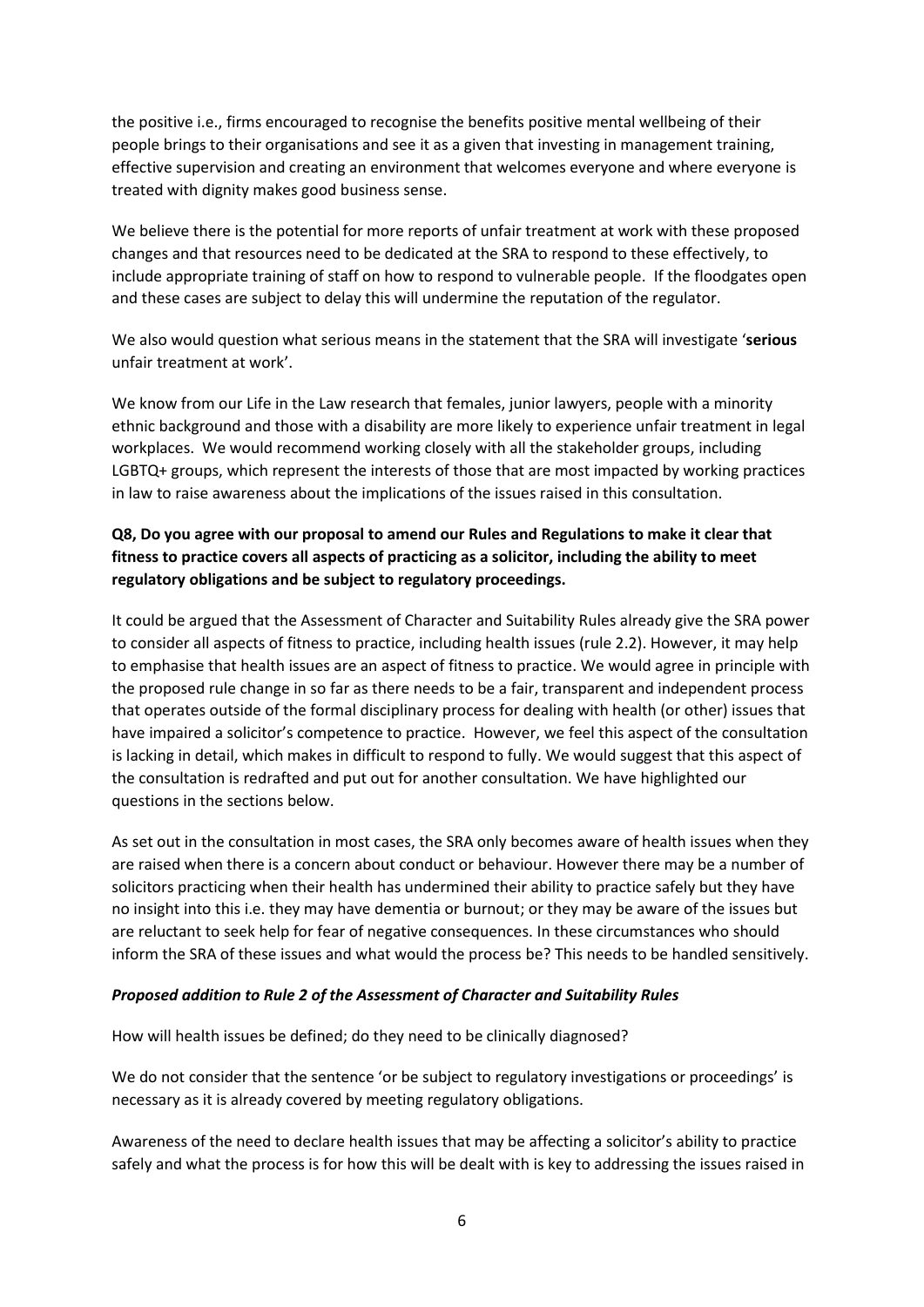this aspect of the consultation. All regulated professionals should be encouraged and supported to raise health issues that may be affecting their ability to meet their regulatory objectives early.

## *Proposed changes to Regulation 7.2 of the Authorisation of Individuals Regulations*

It does need to be addressed that there are cases where health issues have stayed a tribunal hearing as the individual is deemed not fit to participate in the process for health reasons, yet they may still be able to practice as a solicitor. If a solicitor is not fit to take part in the disciplinary process, then there needs to be a process to determine their fitness to practice in these circumstances to protect the public and uphold the reputation of the profession. We believe this process needs to be carried out by an independent panel.

We are concerned about a possible condition 'to follow treatment recommendations of an appropriate healthcare provider'. Whose view as to what a 'treatment recommendation' is, would be regarded? There may be differing opinions. Is it appropriate for the SRA to mandate that a solicitor follow a treatment recommendation? We would recommend that in these circumstances a solicitor with conditions imposed on their PC for health reasons is assessed after a period of time to determine if they are safe to practice, rather than being directed to follow a prescribed course of treatment.

Who will obtain the medical evidence in this situation and how will this be agreed? Who is going to assess the medical evidence and evaluate it? Who is going to pay for this? What constitutes medical evidence? We emphasise our belief that there will need to be an independent panel to determine and oversee this process.

We have a number of concerns about situations where conditions have been imposed due to the solicitor's inability to participate in the disciplinary process. If the conditions are lifted and the individual is then able to participate in the process, what emotional support will be provided for that individual? Legal representation in these cases should be assured. If that health condition led to or contributed to the misconduct, is it appropriate to conduct disciplinary investigations in the first place? What discretion will there be to discontinue any investigation in these circumstances?

There are serious implications for imposing health-based conditions, as practitioners may be obliged to disclose these to third parties, so a measured, transparent, fair, independent process is needed for determining this.

## **Q9, Do you have any changes to suggest to our proposed wording for the amendments?**

7.1.(b) c wording we would delete the wording in brackets, it is not necessary.

# **Q10, Do you have any comments on our approach to managing health concerns in the context of the proposed changes to our rules?**

We do not believe there is sufficient detail in the current process or the proposed process to comment fully on the proposal.

The current process needs greater transparency and should be outlined in detail on your website, it should be clear to any solicitor what happens if they raise a health concern during a regulatory investigation and who has responsibility for making decisions and why. Any solicitor in these circumstances should be actively referred for support and legal representation, not just signposted.